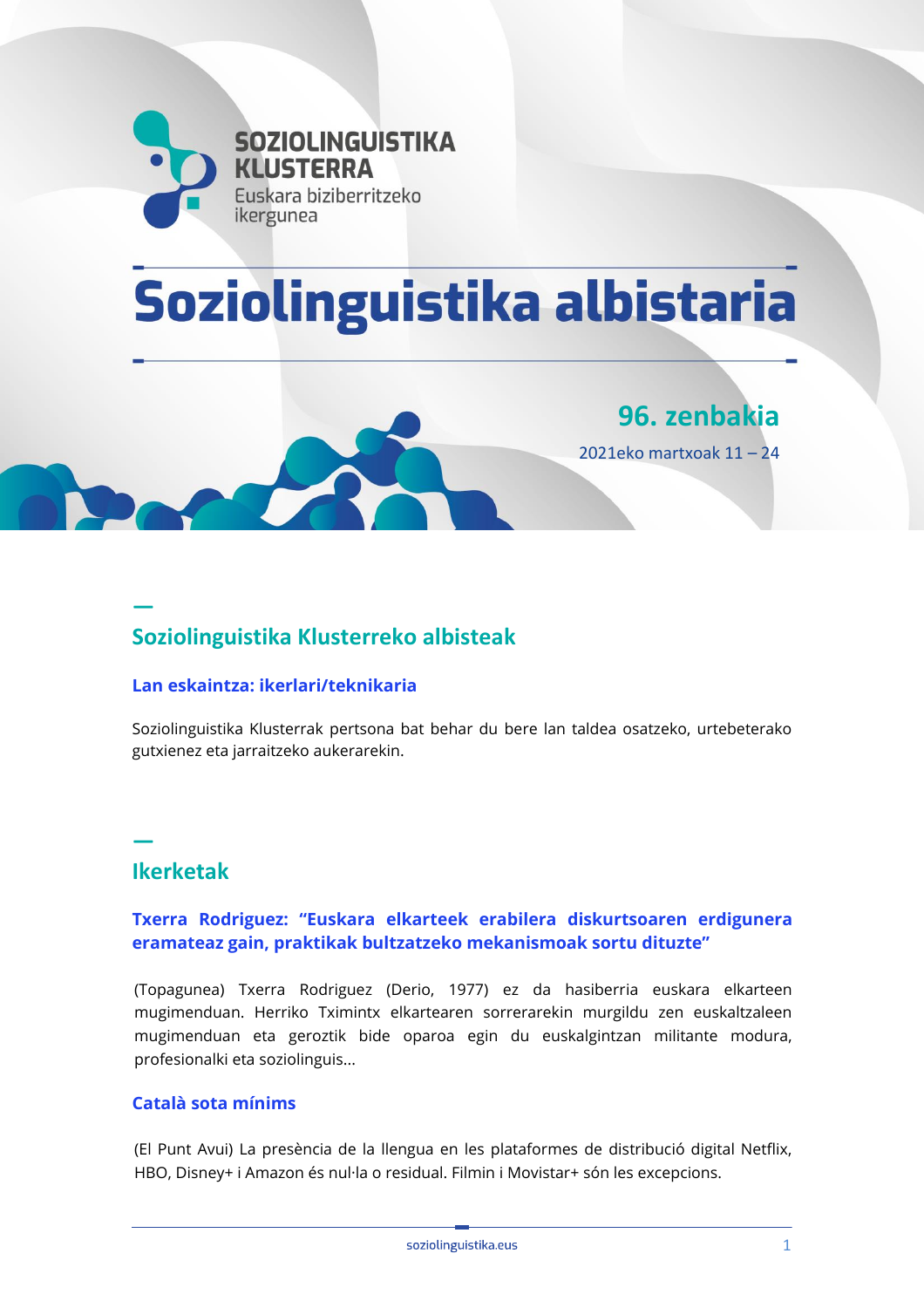

#### **[A USC imparte en galego o 22% das horas de docencia](https://emun.intelsuite.es/index.php?option=com_idkjournal&task=redirect&plugin=k2_p1&iid=24893&journalid=605b1436ee7f7&title=2-+A+USC+imparte+en+galego+o+22%25+das+horas+de+docencia&url=aHR0cDovL2NvbnNlbGxvZGFjdWx0dXJhLmdhbC9jZHNnL3BheGluYWFycS5waHA/aWQ9NzU1Mg==)**

(Consello da Cultura Galega) O Servizo de Normalización Lingüística da Universidade de Santiago publica, no último número do seu boletín O Cartafol Dixital, os datos sobre usos lingüísticos na actividade docente no curso 2020-2021. En termos xerais, actualmen...

# **— Jardunaldi, hitzaldi eta ikastaroak**

#### **[Udalek eremu sozioekonomikoan eragiteko gakoak emango ditu Udaltopek](https://emun.intelsuite.es/index.php?option=com_idkjournal&task=redirect&plugin=k2_p1&iid=24891&journalid=605b1436ee7f7&title=3-+Udalek+eremu+sozioekonomikoan+eragiteko+gakoak+emango+ditu+Udaltopek&url=aHR0cDovL3d3dy51ZGFsdG9wLmV1cy9ldS8tL3VkYWxlay1lcmVtdS1zb3ppb2Vrb25vbWlrb2FuLWVyYWdpdGVrby1nYWtvYWstZW1hbmdvLWRpdHUtdWRhbHRvcGVr)**

(Udaltop) Udaltop Udaletako Euskara Zerbitzuen Topaketa online egingo dugu, aurreko edizioan bezala. Maiatzaren 5ean eta 6an izango da, eta aurreko edizioari jarraipena emanez, eremu sozioekonomikoan euskararen erabilera sustatzeko gakoak emango dira, hain zuzen, uda...

#### **[Hizkuntza Gutxituen XVIII. Nazioarteko Biltzarra egingo da martxoaren 24tik](https://emun.intelsuite.es/index.php?option=com_idkjournal&task=redirect&plugin=k2_p1&iid=24878&journalid=605b1436ee7f7&title=3-+Hizkuntza+Gutxituen+XVIII.+Nazioarteko+Biltzarra+egingo+da+martxoaren+24tik+26ra%2C+online&url=aHR0cDovL2ZlZWRwcm94eS5nb29nbGUuY29tL35yL1ppenR1Qml6aWFuL34zL0NORTBHdlVBQ2pnL2hpemt1bnR6YS1ndXR4aXR1ZW4teHZpaWktbmF6aW9hcnRla28tYmlsdHphcnJhLW9ubGluZS1lZ2luZ28tZGEtbWFydHhvYXJlbi0yNHRpay0yNnJh)  [26ra, online](https://emun.intelsuite.es/index.php?option=com_idkjournal&task=redirect&plugin=k2_p1&iid=24878&journalid=605b1436ee7f7&title=3-+Hizkuntza+Gutxituen+XVIII.+Nazioarteko+Biltzarra+egingo+da+martxoaren+24tik+26ra%2C+online&url=aHR0cDovL2ZlZWRwcm94eS5nb29nbGUuY29tL35yL1ppenR1Qml6aWFuL34zL0NORTBHdlVBQ2pnL2hpemt1bnR6YS1ndXR4aXR1ZW4teHZpaWktbmF6aW9hcnRla28tYmlsdHphcnJhLW9ubGluZS1lZ2luZ28tZGEtbWFydHhvYXJlbi0yNHRpay0yNnJh)**

(Unibertsitatea.net) Hizkuntza Gutxituen Nazioarteko Biltzarra antolatu du UPV/EHUko NOR Ikerketa Taldeak martxoaren 24tik 26ra. 40 urtetik gora duen kongresua da, bi urterik behin antolatzen dena eta antolatzaileen esanetan "diziplina arteko elkarrizketa sortzea da ...

#### **[Euskara jakiteak motxila arintzen du, baina zeharo ez](https://emun.intelsuite.es/index.php?option=com_idkjournal&task=redirect&plugin=k2_p1&iid=24889&journalid=605b1436ee7f7&title=3-+Euskara+jakiteak+motxila+arintzen+du%2C+baina+zeharo+ez&url=aHR0cHM6Ly93d3cuYXJnaWEuZXVzL2FyZ2lhLWFzdGVrYXJpYS8yNzIzL2V1c2thcmEtamFraXRlYWstbW90eGlsYS1hcmludHplbi1kdS1iYWluYS16ZWhhcm8tZXo=)**

(Argia) Palmira Dual Jiménez irundarra da. Gipuzkoako Emakume Ijitoen elkartean egiten du lan. Tarana Karim Azerbaijanetik etorri zen duela hainbat urte. Tolosaldea eskualdeko Hernialde herrian bizi da. Emakumeen eskubideen alde eta arrazakeriaren aurkako borrokan a...

#### **[Euskalgintzaren mapa formakuntza saioa](https://emun.intelsuite.es/index.php?option=com_idkjournal&task=redirect&plugin=k2_p1&iid=24565&journalid=605b1436ee7f7&title=3-+Euskalgintzaren+mapa+formakuntza+saioa&url=aHR0cHM6Ly90b3BhZ3VuZWEuZXVzL2V1c2thbGdpbnR6YXJlbi1tYXBhLWZvcm1ha3VudHphLXNhaW9hLw==)**

(Topagunea) Barne formazio saioa eskainiko du Euskaltzaleen Topaguneak bere kide guztiei zuzenduta datorren martxoaren 3an. Euskalgintzaren mapa izenburuko prestakuntza saioaren helburua euskalgintza deitzen dugun gizarte eragileen sarearen ezagutzan sakontzea da. Ho...

#### **[Burujabetza eta euskara, bide beretik](https://www.berria.eus/paperekoa/1886/008/001/2021-03-18/burujabetza-eta-euskara-bide-beretik.htm)**

(Berria) Zer eragin dauka burujabetza gabeziak hizkuntzaren normalizazioan? Euskararen ikuspuntutik, zertarako behar dugu burujabetza? Zer ekarpen egin diezaioke euskalgintzak burujabetza prozesuari? Horren inguruan hausnartu zuten atzo Hizkuntza eta politika, normal...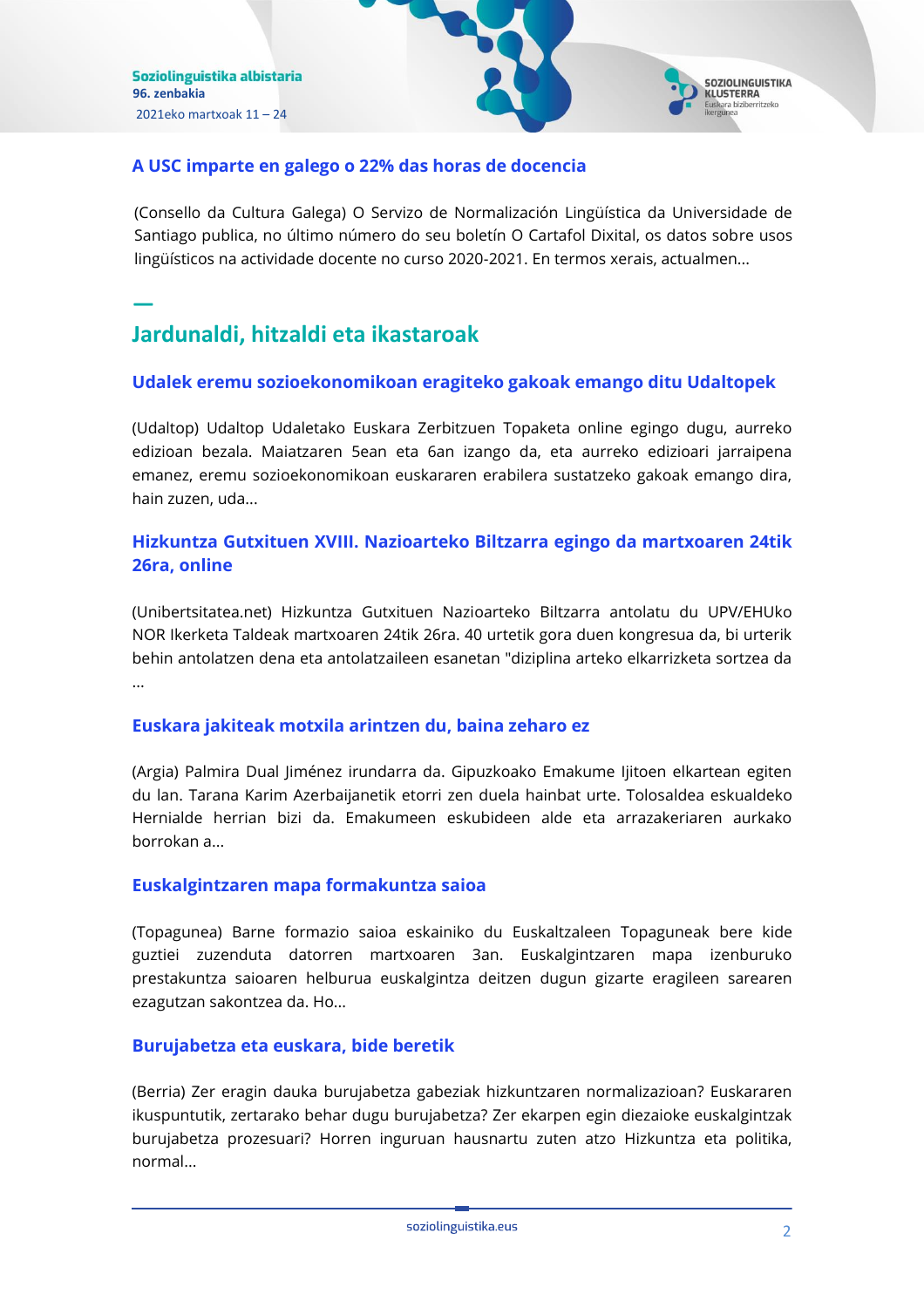

## **[Presentation: reporting on Regional or Minority Languages in the EU.](https://emun.intelsuite.es/index.php?option=com_idkjournal&task=redirect&plugin=k2_p1&iid=24882&journalid=605b1436ee7f7&title=3-+Presentation%3A+reporting+on+Regional+or+Minority+Languages+in+the+EU.+Practical+assessments&url=aHR0cHM6Ly93d3cubnBsZC5ldS9wcmVzZW50YXRpb24tcmVwb3J0aW5nLW9uLXJlZ2lvbmFsLW9yLW1pbm9yaXR5LWxhbmd1YWdlcy1pbi10aGUtZXUtcHJhY3RpY2FsLWFzc2Vzc21lbnRzLw==)  [Practical assessments](https://emun.intelsuite.es/index.php?option=com_idkjournal&task=redirect&plugin=k2_p1&iid=24882&journalid=605b1436ee7f7&title=3-+Presentation%3A+reporting+on+Regional+or+Minority+Languages+in+the+EU.+Practical+assessments&url=aHR0cHM6Ly93d3cubnBsZC5ldS9wcmVzZW50YXRpb24tcmVwb3J0aW5nLW9uLXJlZ2lvbmFsLW9yLW1pbm9yaXR5LWxhbmd1YWdlcy1pbi10aGUtZXUtcHJhY3RpY2FsLWFzc2Vzc21lbnRzLw==)**

(NPLD) In 2019 NPLD organised the first call for projects to encourage its members to strengthen interregional cooperation when it comes to language promotion and to jointly work on projects that could benefit all the language communities of the Network at local, reg...

# **Liburuak eta artikulu zientifikoak**

**—**

## **[Language as a resource: public sector discourse on the role of regional](https://emun.intelsuite.es/index.php?option=com_idkjournal&task=redirect&plugin=k2_p1&iid=24880&journalid=605b1436ee7f7&title=4-+Language+as+a+resource%3A+public+sector+discourse+on+the+role+of+regional+minority+and+community+languages+in+integration+and+employment&url=aHR0cHM6Ly93d3cudGFuZGZvbmxpbmUuY29tL2RvaS9mdWxsLzEwLjEwODAvMTQ2NjQyMDguMjAyMS4xODk3MzgxP2FmPVI=)  [minority and community languages in integration](https://emun.intelsuite.es/index.php?option=com_idkjournal&task=redirect&plugin=k2_p1&iid=24880&journalid=605b1436ee7f7&title=4-+Language+as+a+resource%3A+public+sector+discourse+on+the+role+of+regional+minority+and+community+languages+in+integration+and+employment&url=aHR0cHM6Ly93d3cudGFuZGZvbmxpbmUuY29tL2RvaS9mdWxsLzEwLjEwODAvMTQ2NjQyMDguMjAyMS4xODk3MzgxP2FmPVI=) and employment**

(Current Issues in Language Planning) Kathleen Easlick. This paper presents a thematic analysis of public sector discourse on the values assigned to regional minority and community languages within the UK and Finland. This paper draws from semi-structured interviews ...

## **[Defiance within the decline? Revisiting new Welsh speakers' language](https://emun.intelsuite.es/index.php?option=com_idkjournal&task=redirect&plugin=k2_p1&iid=24881&journalid=605b1436ee7f7&title=4-+Defiance+within+the+decline%3F+Revisiting+new+Welsh+speakers%E2%80%99+language+journeys&url=aHR0cHM6Ly93d3cudGFuZGZvbmxpbmUuY29tL2RvaS9mdWxsLzEwLjEwODAvMDE0MzQ2MzIuMjAyMS4xODgwNDE2P2FmPVI=)  [journeys](https://emun.intelsuite.es/index.php?option=com_idkjournal&task=redirect&plugin=k2_p1&iid=24881&journalid=605b1436ee7f7&title=4-+Defiance+within+the+decline%3F+Revisiting+new+Welsh+speakers%E2%80%99+language+journeys&url=aHR0cHM6Ly93d3cudGFuZGZvbmxpbmUuY29tL2RvaS9mdWxsLzEwLjEwODAvMDE0MzQ2MzIuMjAyMS4xODgwNDE2P2FmPVI=)**

(Journal of Multilingual and Multicultural Development) Rhian Hodges. The Welsh Government's Welsh language strategy, Cymraeg: A million Welsh speakers [Welsh Government. 2017a. Cymraeg 2050: A Million Welsh Speakers. Cardiff: Welsh Government], aims to increase th...

#### **[S. Byrne: Independence, Language and Identity in Modern Catalonia](https://emun.intelsuite.es/index.php?option=com_idkjournal&task=redirect&plugin=k2_p1&iid=24883&journalid=605b1436ee7f7&title=4-+S.+Byrne%3A+Independence%2C+Language+and+Identity+in+Modern+Catalonia&url=aHR0cHM6Ly9ibG9ncy5pZWMuY2F0L2NydXNjYXQvMjAyMS8wMy8xNy9zLWJ5cm5lLWluZGVwZW5kZW5jZS1sYW5ndWFnZS1hbmQtaWRlbnRpdHktaW4tbW9kZXJuLWNhdGFsb25pYS8=)**

(Xarxa CRUSCAT) "Independence, Language and Identity in Modern Catalonia: A Study in Socio-Cultural and Socio-Political Allegiance". The processes associated with globalisation have seen Catalonia become an increasingly ethnolinguistically diverse region. A vibrant c...

*Dokumenturen bat edo informazio bibliografiko gehiago nahi izanez gero, jo zuzenean HABE Liburutegira [\(liburutegi@habe.eus\)](mailto:liburutegi@habe.eus), beraiek arduratuko baitira zure eskaria bideratzen.*

# **Bestelako albisteak**

**—**

# **[Minority language speakers risk being left behind due to lack of](https://emun.intelsuite.es/index.php?option=com_idkjournal&task=redirect&plugin=k2_p1&iid=24561&journalid=605b1436ee7f7&title=5-+Minority+language+speakers+risk+being+left+behind+due+to+lack+of+multilingualism+in+COVID-19+education+response&url=aHR0cHM6Ly9lbi51bmVzY28ub3JnL25ld3MvbWlub3JpdHktbGFuZ3VhZ2Utc3BlYWtlcnMtcmlzay1iZWluZy1sZWZ0LWJlaGluZC1kdWUtbGFjay1tdWx0aWxpbmd1YWxpc20tY292aWQtMTktZWR1Y2F0aW9u)  multilingualism [in COVID-19 education response](https://emun.intelsuite.es/index.php?option=com_idkjournal&task=redirect&plugin=k2_p1&iid=24561&journalid=605b1436ee7f7&title=5-+Minority+language+speakers+risk+being+left+behind+due+to+lack+of+multilingualism+in+COVID-19+education+response&url=aHR0cHM6Ly9lbi51bmVzY28ub3JnL25ld3MvbWlub3JpdHktbGFuZ3VhZ2Utc3BlYWtlcnMtcmlzay1iZWluZy1sZWZ0LWJlaGluZC1kdWUtbGFjay1tdWx0aWxpbmd1YWxpc20tY292aWQtMTktZWR1Y2F0aW9u)**

(Unesco) The COVID-19 pandemic has only magnified the existing challenges in literacy and learning: Around 773 million young people and adults still lack basic literacy skills (UIS), and 40 % of the global population doesn't have access to education in a language t...